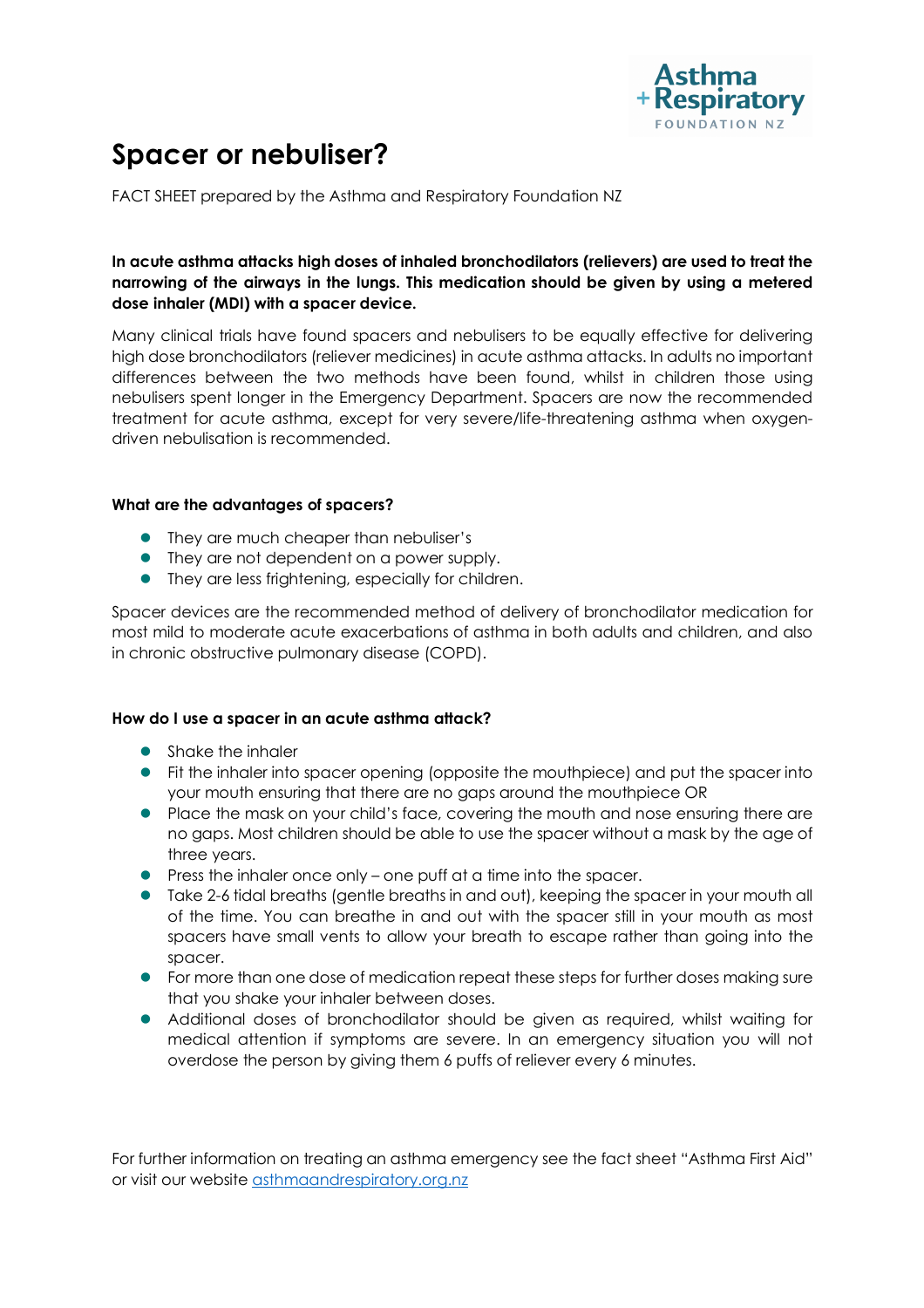

#### **How do I get a spacer?**

Spacers are available free of charge from your general practitioner or respiratory educator. For local supply information or to purchase contact Apex Medical on free phone 0800 469 633, or info@apexmedical.co.nz

#### **The Asthma and Respiratory Foundation NZ can help you**

The Asthma and Respiratory Foundation NZ is New Zealand's not-for-profit sector authority on asthma and other respiratory illnesses. We advocate to government and raise awareness of respiratory illnesses, fund research for better treatments and educate on best practice.

Check out our comprehensive website at asthmaandrespiratory.org.nz

#### **References**

Cates CJ, Crilly JA, Rowe BH. Holding chambers (spacers) versus nebulisers for beta-agonist treatment of acute asthma.

Cochrane Database of Systematic Reviews 2006, Issue 2. Art. No.: CD000052. DOI: 10.1002/14651858.CD000052.pub2.

British Guideline on the Management of Asthma 2009; http://www.sign.ac.uk/pdf/sign101.pdf